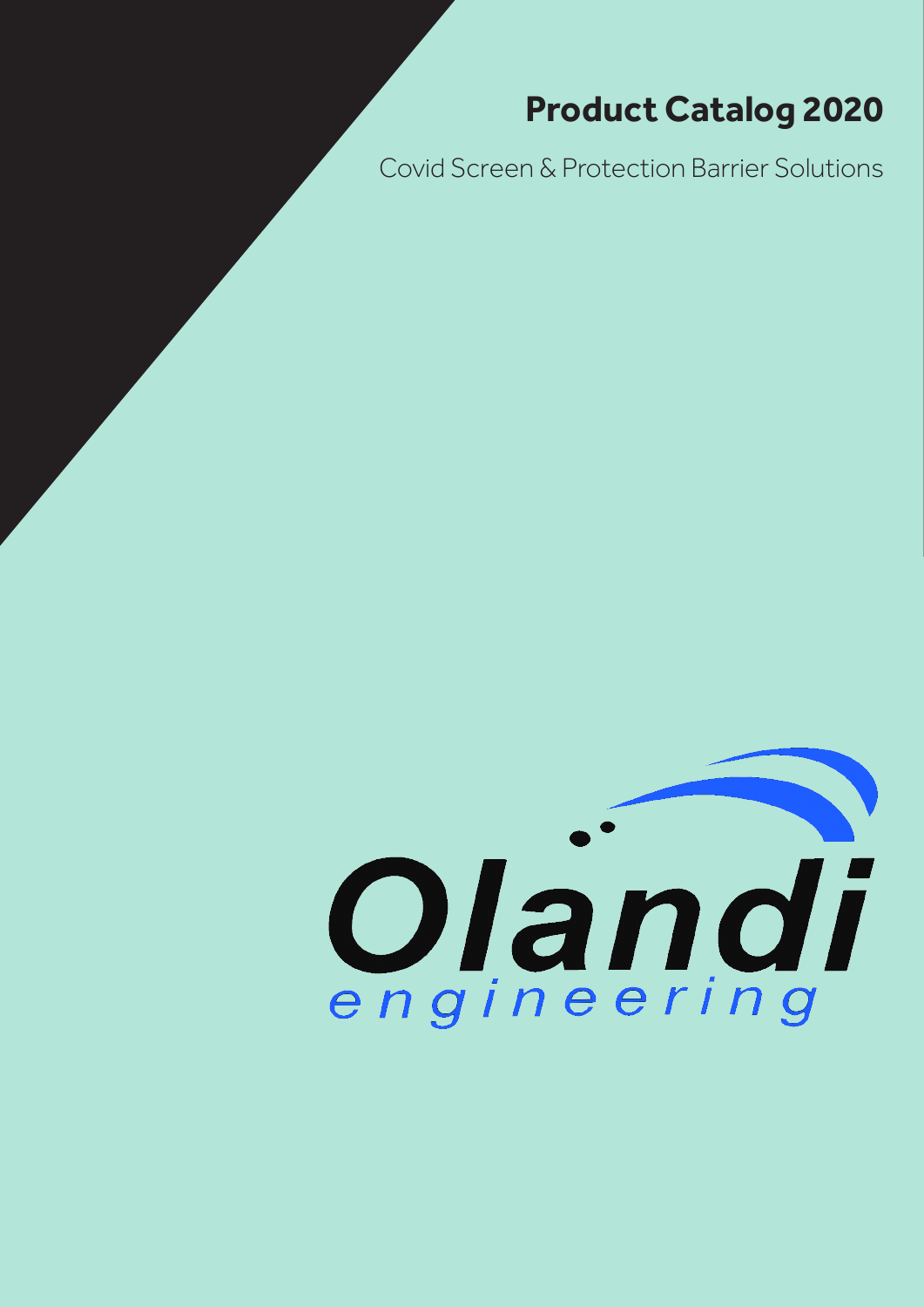# **Free Standing Countertop Screen**

Easily installed polycarbonate/perspex screen that is made to fit user specified countertop size.



| <b>CODE</b> | <b>LENGTH</b> | <b>HEIGHT</b> | <b>THICKNESS</b> | <b>PRICE</b> |
|-------------|---------------|---------------|------------------|--------------|
| $C19-01-1$  | 800 MM        | 700 MM        | 6 MM             | €150.00      |
| $C19-01-2$  | 1200 MM       | 700 MM        | 6 MM             | €200.00      |
| $C19-01-3$  | 1600 MM       | 700 MM        | 6 MM             | €250.00      |
| $C19-01-4$  | 2000 MM       | 700 MM        | 6 MM             | €300.00      |

# **Stainless Steel Full Countertop Enclosure**

Long term Covid 19 protection solution, the stainless steel frame with polcarbonate/perspex panels offers the maximum protection for over the counter interactions. With various mounting options and an easy-to-clean design.



| <b>CODE</b> | <b>LENGTH</b> | NO. OF OPENINGS | <b>PRICE</b> |
|-------------|---------------|-----------------|--------------|
| $C19-03-1$  | 1000 MM       | 1               | €450.00      |
| $C19-03-2$  | 1800 MM       | 2               | €650.00      |
| $C19-03-3$  | 2700 MM       | 3               | €850.00      |

# **Portable Full Body Screen Barrier**

Ideal for shoe shops or one-2-one encounters with customers at various locations around store. Lightweight and eaily cleaned stainless steel frame.

# **Covid Screen Table Divider**

Polycarbonate/perspex screen table divider for workspace and office tables.



| <b>CODE</b>     | I FNGTH. | <b>HFIGHT</b> | <b>THICKNESS</b> | <b>PRICE</b> |
|-----------------|----------|---------------|------------------|--------------|
| $C.19 - 02 - 1$ | 1600 MM  | 700 MM        | 6 MM             | £250.00      |
| $C.19 - 02 - 2$ | 2000 MM  | 700 MM        | 6 MM             | €300.00      |



| <b>CODE</b> | <b>LENGTH</b> | <b>HEIGHT</b> | <b>PRICE</b> |
|-------------|---------------|---------------|--------------|
| $C19-04-1$  | 600 MM        | 1900 MM       | €400.00      |
| $C19-04-2$  | 800 MM        | 1900 MM       | €450.00      |
| $C19-04-3$  | 1000 MM       | 1900 MM       | €500.00      |
| $C19-04-4$  | 1200 MM       | 1900 MM       | €550.00      |